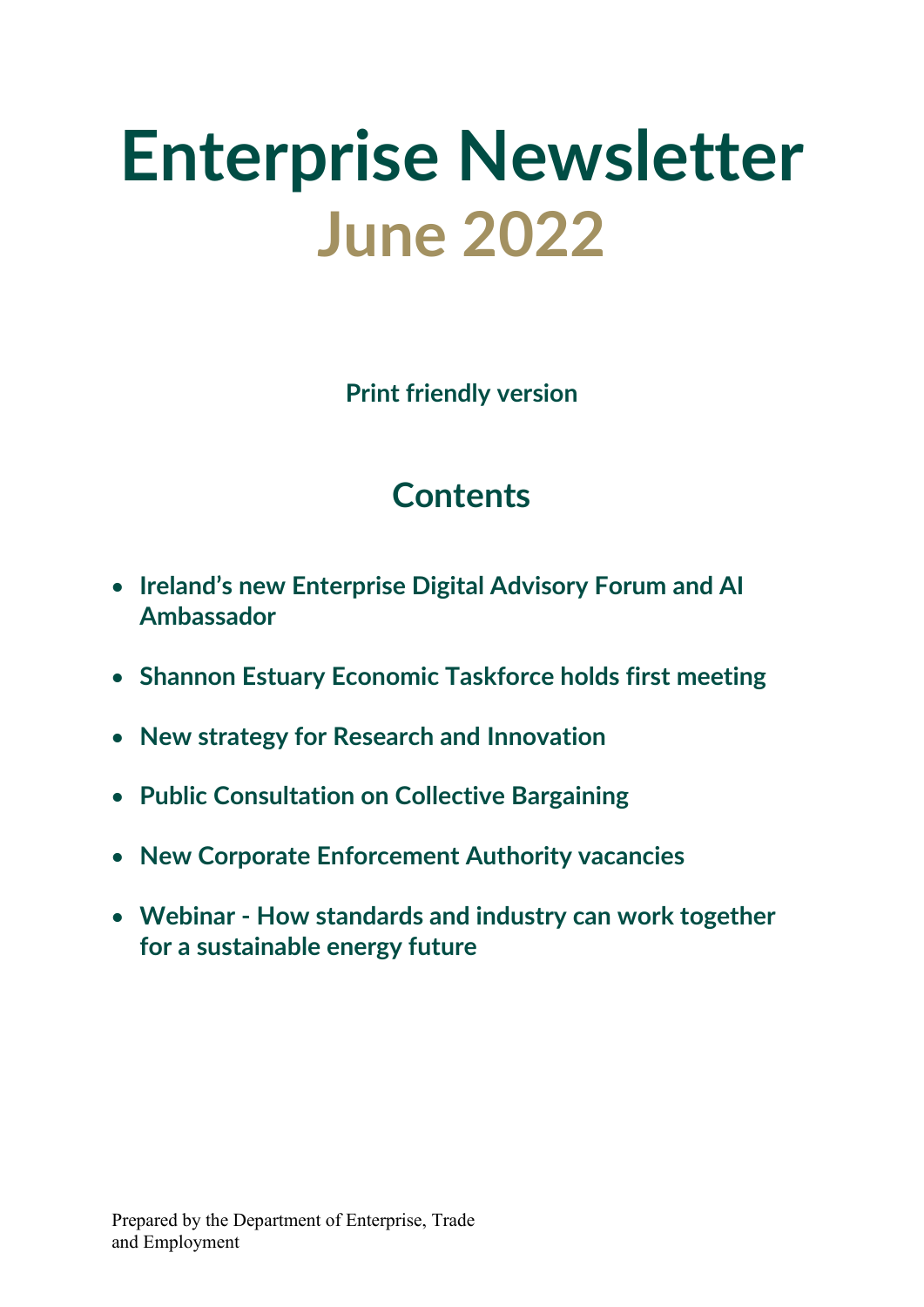### **Ireland's new Enterprise Digital Advisory Forum and AI Ambassador**

The new [Enterprise Digital Advisory Forum](https://www.enterprise.gov.ie/en/News-And-Events/Department-News/2022/May/04052022b.html) will support Government in driving the digitalisation of enterprise across Ireland. It brings together representatives of indigenous enterprise, multi-national enterprises and experts in digital technologies.

Among the Forum's membership is [Dr Patricia Scanlon](https://www.enterprise.gov.ie/en/News-And-Events/Department-News/2022/May/202205102.html) who was recently appointed as Ireland's first ever AI Ambassador. A key part of Dr Scanlon's role will be to engage with young people on their attitudes, awareness and fears in relation to AI as well as to promote careers in technology.

#### **Shannon Estuary Economic Taskforce holds first meeting**

The [Shannon Estuary Economic Taskforce](https://www.enterprise.gov.ie/en/News-And-Events/Department-News/2022/February/22022022a.html) has [held its first meeting,](https://www.enterprise.gov.ie/en/News-And-Events/Department-News/2022/May/202206051.html) discussing the actions required from Government and stakeholders to exploit the estuary's areas of potential.

The Taskforce will produce a report by the end of November this year with a view to specifying the actions which can be taken to create jobs and secure investment along the estuary and in its vicinity.

## **Impact 2030: Ireland's Research and Innovation Strategy**

*Impact 2030* will ensure that Ireland's investment in research and innovation makes as big a difference as possible to as many people as possible. It will achieve this by building a more inclusive and engaged research and innovation system that is recognised as integral to addressing major societal issues ranging from climate change to health and wellbeing.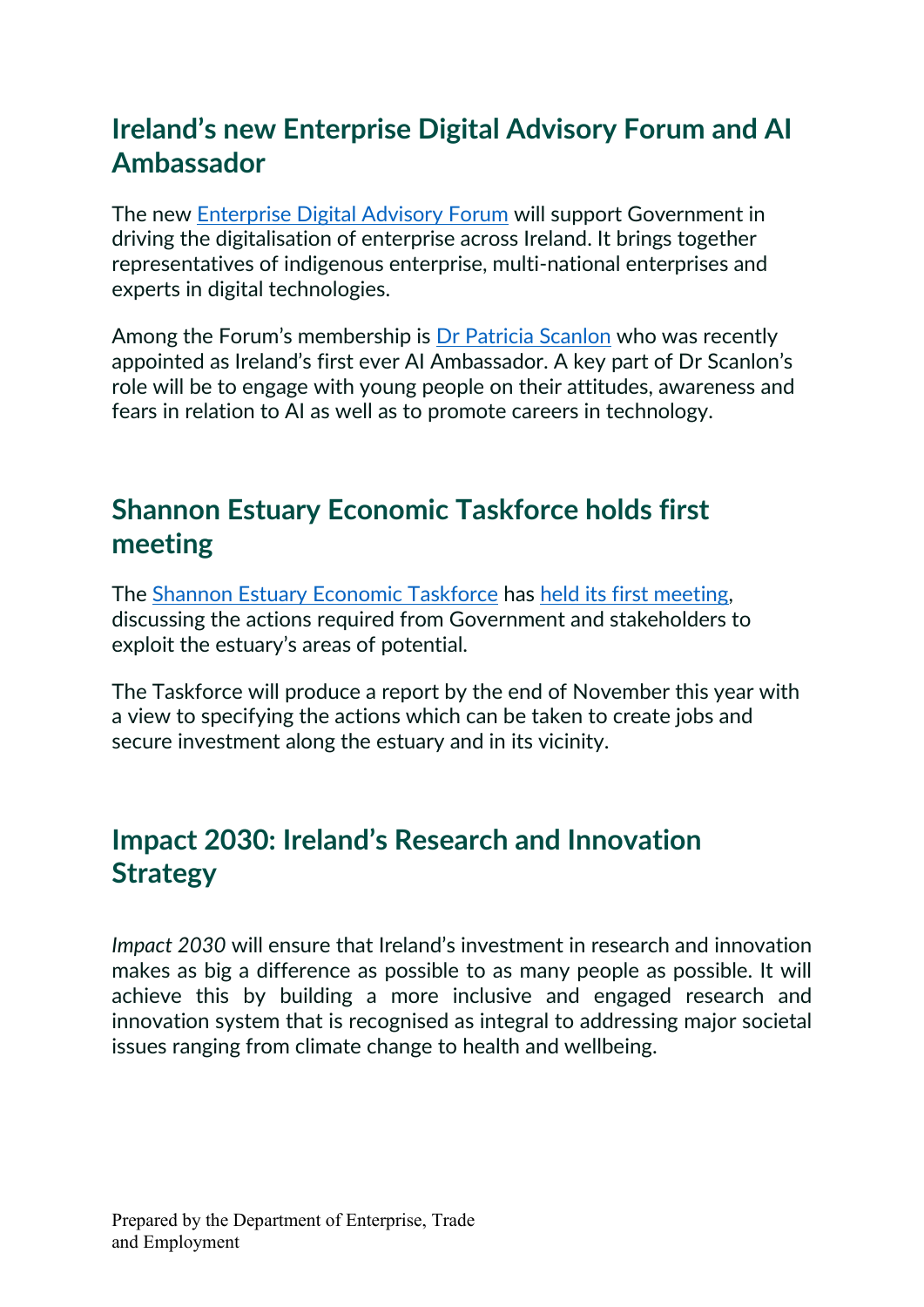For enterprise, this new strategy aims to broaden and deepen innovation capability across all sectors and regions.

[More about Impact 2030](https://www.gov.ie/en/press-release/18f45-minister-harris-launches-impact-2030-irelands-new-research-and-innovation-strategy/)

#### **Public Consultation on Collective Bargaining**

The Department of Enterprise, Trade and Employment is seeking views on proposals being considered by the High-Level Group on Collective Bargaining. This Group was set up under the Labour Employer Economic Forum (LEEF) to review collective bargaining and the industrial relations landscape in Ireland.

The deadline for submissions is Thursday, 16 June 2022.

[Have your say](https://enterprise.gov.ie/en/Consultations/Public-consultation-on-Collective-Bargaining.html)

#### **Corporate Enforcement Authority job vacancies**

The Corporate Enforcement Authority (CEA) is looking to fill the following positions:

- Senior Forensic Accountant
- Senior Insolvency Supervision Manager
- Senior Enforcement Lawyer

The closing date is Tuesday, 21 June 2022 at 5pm.

[Apply for CEA vacancies](https://osborne.ie/cea-employment-opportunities/)

#### **IET Webinar**

National Standards Authority of Ireland (NSAI) colleagues are taking part in an upcoming IET webinar titled 'How Standards and Industry can work together for a sustainable energy future'.